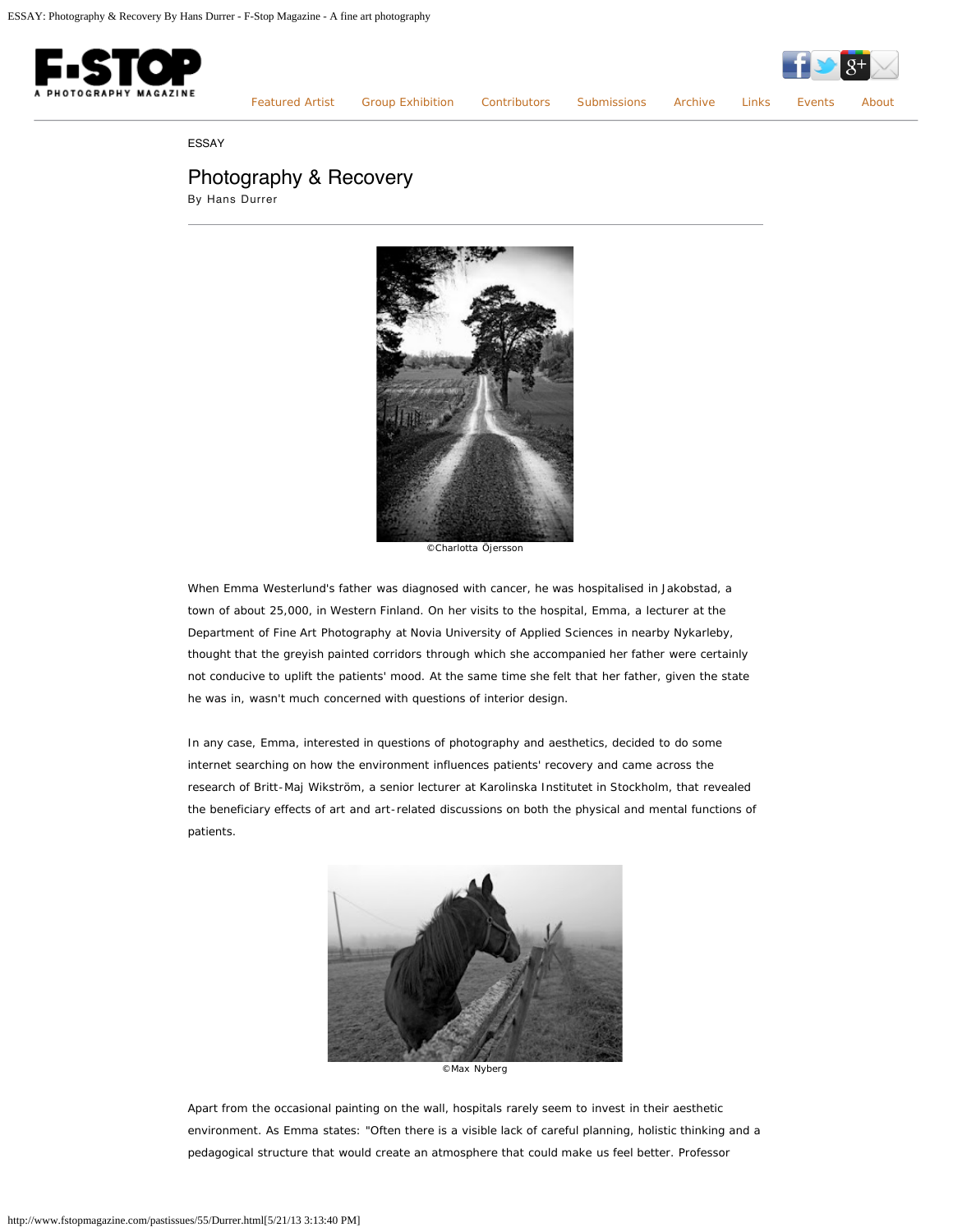Wikström has researched the beneficiary effects of art on health for over 20 years, but according to her the research results are seldom put into practice. Both the health care and media industry have expressed a large interest, but so far no concrete projects exist."

When Emma learned of renovation plans for the hospital in Jakobstad, she managed to convince the representatives of the health care unit to create, together with the Department of Fine Art Photography at Novia University of Applied Sciences, a hospital environment where aesthetics and art would figure prominently and thus allow for art to have the beneficiary effect that Britt-Maj Wikström had documented in her research.



Actually, one doesn't really need research to prove that, common sense would do. However, since common sense isn't all that common, and since authorities are usually unduly impressed by representatives of science (the application of methodology, that is), Professor Wikström's credentials surely helped to convince the people in charge at the hospital to go along with the project.

Let's get practical, here's an example: people who visit patients in hospitals often do not know what to talk about, and neither do the patients. Now think of a well-selected picture on the wall. It seems rather obvious that such a picture could inspire a conversation. In fact, when Emma showed me around the hospital, what happened was just that: an elderly couple wandering through the corridors stopped in front of a photograph that showed a horse and the woman said: "Remember the stubborn horse we once had?"

However, the aim of the project was not simply to inspire art-related discussions, it was much more. In the words, of Emma:

- 1. Use art to create a better working environment for hospital personnel. This environment would stimulate positive thinking among patients and their relatives and visitors.
- 2. Visualise the role of the artist in similar projects. Professional artists, employees within health service and decision-makers need to be better informed about the potentially beneficial effects art has on our health condition.
- 3. Reach a broader intersectional understanding between culture and health care as a result of collaboration.
- 4. In the long-term, strive for preparing and forming a model regarding the undertaking of similar projects, which would be important for the region. The purpose of this project is/was the provision of information on the positive aspects of aesthetics and art in hospitals in general. This project is not just targeting one specific hospital, but we rather hope that it will motivate similar undertakings in other hospitals in the Nordic countries. A Nordic network on the topic is already forming as we speak.
- 5. Initiate a discussion on how we can help art students to see and take the opportunity to create a working situation for themselves. Artists can not expect full-time employment, but rather have to learn to realize their own potentials in combination with the needs of their surroundings.

Needless to say, quite some planning was needed to carry out this project. Again in the words of Emma: "Choosing a suitable art form was the difficult part since taste varies greatly in art contexts